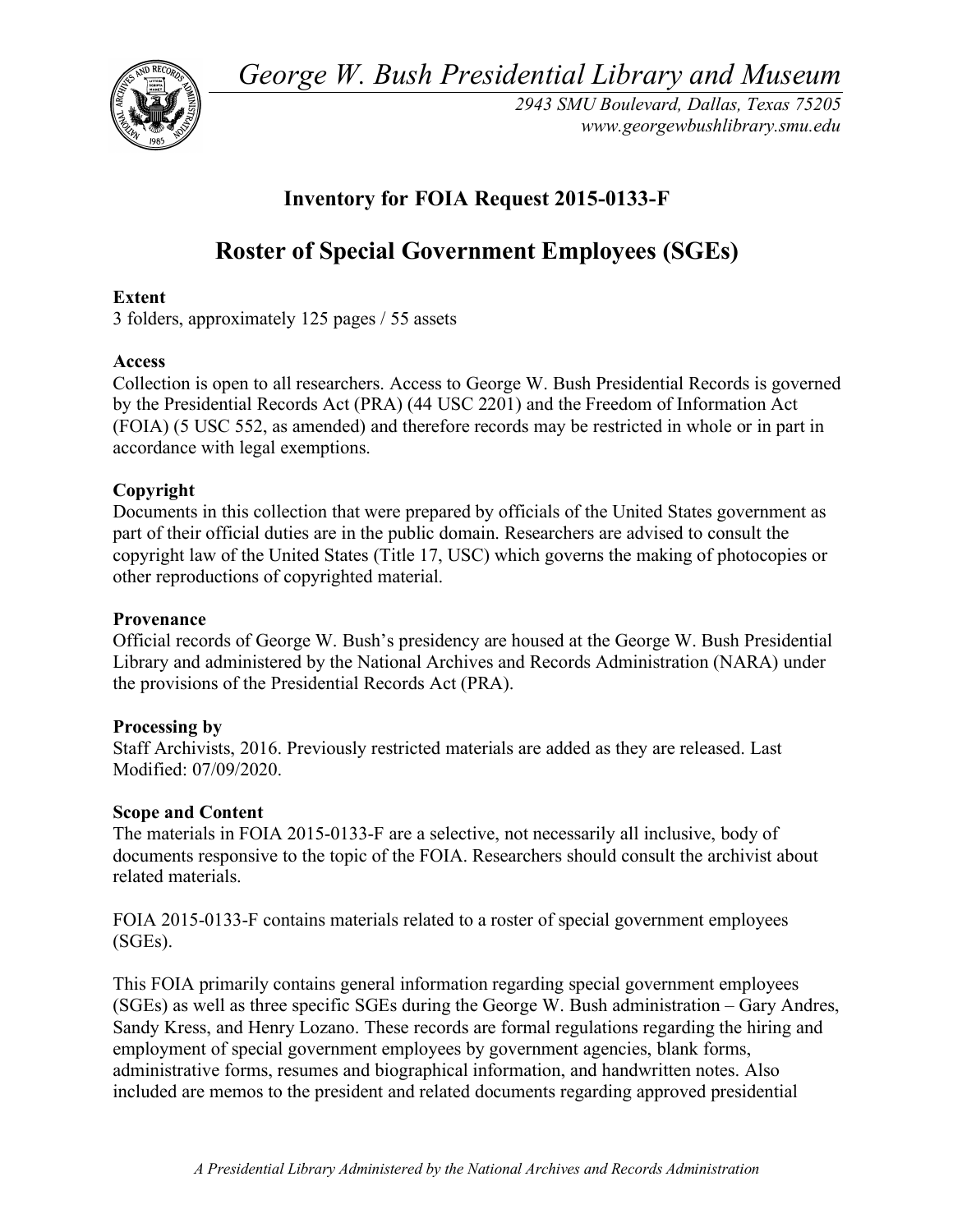appointments to the board of directors for the Corporation for National & Community Service. Additionally, the electronic assets include spreadsheets and databases listing White House employees, including their titles and dates of service.

#### **System of Arrangement**

 The materials in FOIA 2015-0133-F are a systematic body of documents responsive to the topic of the FOIA. Researchers should consult an archivist about related materials.

 Documents responsive to this FOIA were found in these collection areas –White House Office of Records Management (WHORM) Subject Files, Staff Member Office Files, and George W. Bush Presidential Electronic Records.

 Staff Member Office Files are maintained at the folder level by staff members within their individual offices and document all levels of administration activity.

 Staff Member Office Files are processed at the folder level, that is, individual documents are not selected and removed from a folder for processing. While this method maintains folder integrity, it frequently results in the incidental processing of documents that are not wholly responsive to the subject area.

WHORM Subject Files are processed at the document level.

 The WHORM Subject File compiled by the White House Office of Records Management is comprised of a series of documents assigned a letter/number combination and filed in a subject category. A complete listing of the subject categories including a detailed description of each category is available in our research room and on our website at <www.georgewbushlibrary.smu.edu>

 The Executive Office of the President (EOP) instance of the Electronic Records Archive (ERA) contains electronic records created or received by President George W. Bush. These records are stored in Search and Access Sets (SAS) that represent their originating computer program, such as Exchange Email or the Worker and Visitor Entry System (WAVES). In addition to records captured from the White House's electronic systems, EOP-ERA also contains records from the home and shared drives used by White House staff.

 The following is a list of electronic search results lists (SRLs) and folders processed in response to FOIA 2015-0133-F:

 *George W. Bush Electronic Records*  OA contains 46 assets WHO contains 9 assets